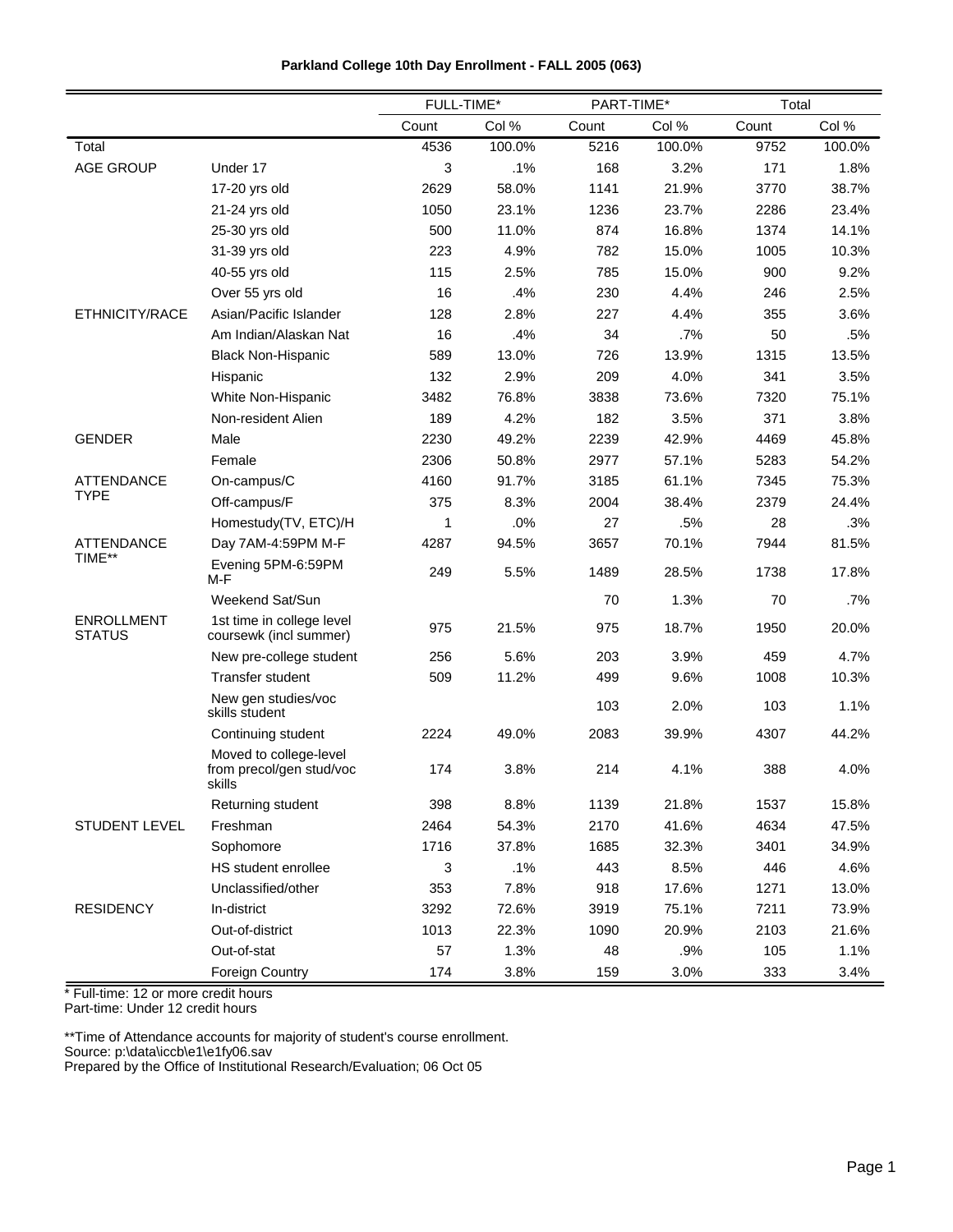|                                       |                                                              | FULL-TIME* |        | PART-TIME* |        | Total |        |
|---------------------------------------|--------------------------------------------------------------|------------|--------|------------|--------|-------|--------|
|                                       |                                                              | Count      | Col %  | Count      | Col %  | Count | Col %  |
| <b>STUDENT</b>                        | Prepare for transfer                                         | 329        | 7.3%   | 601        | 11.5%  | 930   | 9.5%   |
| <b>INTENT</b>                         | Improve skills for present<br>job                            | 12         | .3%    | 149        | 2.9%   | 161   | 1.7%   |
|                                       | Prepare for job<br>immediately after com<br>college          | 200        | 4.4%   | 560        | 10.7%  | 760   | 7.8%   |
|                                       | Prepare for GED/improve<br>basic ac skills                   | 14         | .3%    | 30         | .6%    | 44    | .5%    |
|                                       | Personal interest - not<br>career oriented                   | 36         | .8%    | 154        | 3.0%   | 190   | 1.9%   |
|                                       | Other or unknown                                             | 3945       | 87.0%  | 3722       | 71.4%  | 7667  | 78.6%  |
| <b>ENROLLMENT</b><br><b>OBJECTIVE</b> | Complete one or several<br>courses                           | 488        | 10.8%  | 2741       | 52.5%  | 3229  | 33.1%  |
|                                       | Complete a Certificate                                       | 92         | 2.0%   | 178        | 3.4%   | 270   | 2.8%   |
|                                       | Complete Assoc degree                                        | 3956       | 87.2%  | 2297       | 44.0%  | 6253  | 64.1%  |
| <b>TRANSFER</b>                       | NOT planning transfer                                        | 4146       | 91.4%  | 4466       | 85.6%  | 8612  | 88.3%  |
| <b>PLANS</b>                          | YES, planning transfer                                       | 390        | 8.6%   | 750        | 14.4%  | 1140  | 11.7%  |
| <b>JTPA</b>                           | All other                                                    | 4536       | 100.0% | 5216       | 100.0% | 9752  | 100.0% |
| <b>HIGHEST DEG</b>                    | Assoc Deg/A                                                  | 34         | .7%    | 177        | 3.4%   | 211   | 2.2%   |
| <b>EARNED</b>                         | Bachelor Deg/B                                               | 37         | .8%    | 263        | 5.0%   | 300   | 3.1%   |
|                                       | Certificate/C                                                | 41         | .9%    | 88         | 1.7%   | 129   | 1.3%   |
|                                       | Doctoral/D                                                   |            |        | 22         | .4%    | 22    | .2%    |
|                                       | GED/G                                                        | 110        | 2.4%   | 162        | 3.1%   | 272   | 2.8%   |
|                                       | High School Dip/H                                            | 3658       | 80.6%  | 2577       | 49.4%  | 6235  | 63.9%  |
|                                       | Master Deg/M                                                 | 7          | .2%    | 83         | 1.6%   | 90    | .9%    |
|                                       | None/N                                                       | 29         | .6%    | 540        | 10.4%  | 569   | 5.8%   |
|                                       | Other/O                                                      | 93         | 2.1%   | 106        | 2.0%   | 199   | 2.0%   |
|                                       | First Prof (Dental,<br>Law,etc)/P                            | 1          | .0%    | 9          | .2%    | 10    | .1%    |
|                                       | Passed one college-level<br>course but did not<br>graduate/S | 298        | 6.6%   | 236        | 4.5%   | 534   | 5.5%   |
|                                       | Unknown/U                                                    | 228        | 5.0%   | 953        | 18.3%  | 1181  | 12.1%  |
| Total                                 |                                                              | 4536       | 100.0% | 5216       | 100.0% | 9752  | 100.0% |

\* Full-time: 12 or more credit hours

Part-time: Under 12 credit hours

\*\*Time of Attendance accounts for majority of student's course enrollment. Source: p:\data\iccb\e1\e1fy06.sav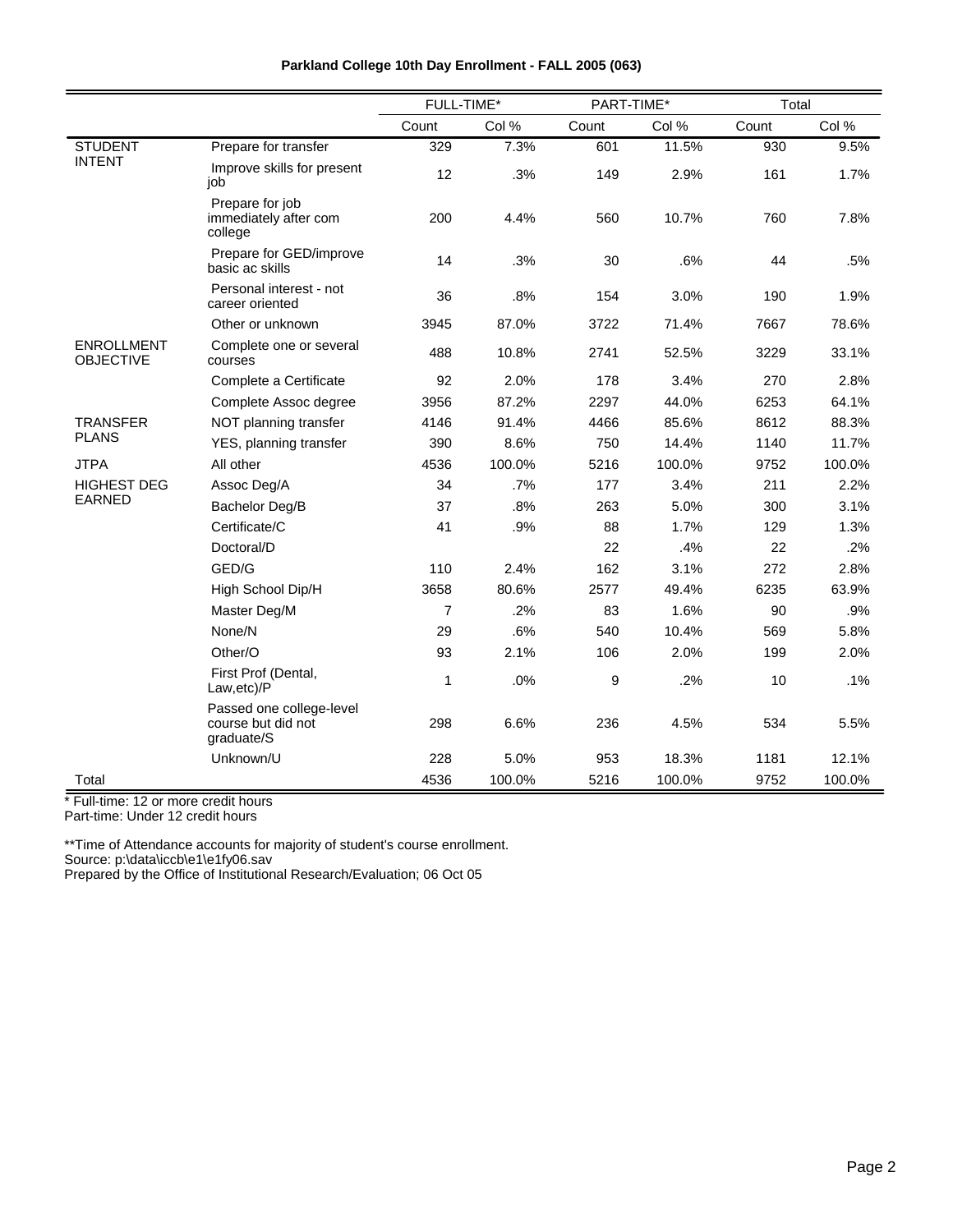| Parkland College 10th Day Enrollment - FALL 2005 (063) |  |  |  |  |  |
|--------------------------------------------------------|--|--|--|--|--|
|--------------------------------------------------------|--|--|--|--|--|

|                   |                           | <b>FULL-TIME*</b> |        | PART-TIME* |        | Total |        |
|-------------------|---------------------------|-------------------|--------|------------|--------|-------|--------|
|                   |                           | Count             | Col %  | Count      | Col %  | Count | Col %  |
| Total             |                           | 4536              | 100.0% | 5216       | 100.0% | 9752  | 100.0% |
| <b>ATHLETIC</b>   | No Financial Assistance   | 4366              | 96.3%  | 5213       | 99.9%  | 9579  | 98.2%  |
| AID               | Scholarship Athlete       | 170               | 3.7%   | 3          | $.1\%$ | 173   | 1.8%   |
| <b>SPORT</b>      | Not a Scholarship Athlete | 4366              | 96.3%  | 5213       | 99.9%  | 9579  | 98.2%  |
| <b>W/ATHLETIC</b> | <b>Basketball</b>         | 31                | $.7\%$ |            | $.0\%$ | 32    | .3%    |
| AID               | Baseball (not soft)       | 34                | .7%    |            |        | 34    | .3%    |
|                   | All other sports          | 105               | 2.3%   | 2          | $.0\%$ | 107   | 1.1%   |
| Total             |                           | 4536              | 100.0% | 5216       | 100.0% | 9752  | 100.0% |

Part-time: Under 12 credit hours

\*\*Time of Attendance accounts for majority of student's course enrollment.

Source: p:\data\iccb\e1\e1fy06.sav

Prepared by the Office of Institutional Research/Evaluation; 06 Oct 05

## **Parkland College 10th Day Enrollment - FALL 2005 (063)**

|               |               | FULL-TIME*     |        | PART-TIME*     |        | Total          |        |
|---------------|---------------|----------------|--------|----------------|--------|----------------|--------|
|               |               | Count          | Col %  | Count          | Col %  | Count          | Col %  |
| Total         |               | 4536           | 100.0% | 5216           | 100.0% | 9752           | 100.0% |
|               | Adams         | $\,6$          | .1%    |                |        | $\,6$          | .1%    |
| <b>COUNTY</b> | Alexander     |                |        | 1              | .0%    | 1              | .0%    |
|               | Bond          | $\overline{2}$ | .0%    | 3              | .1%    | 5              | .1%    |
|               | Boone         | 1              | .0%    | 4              | .1%    | 5              | .1%    |
|               | <b>Bureau</b> | 6              | .1%    | 7              | .1%    | 13             | .1%    |
|               | Calhoun       |                |        | 1              | .0%    | 1              | .0%    |
|               | Carroll       | $\overline{2}$ | .0%    | 2              | .0%    | 4              | .0%    |
|               | Cass          | 1              | .0%    | $\overline{c}$ | .0%    | 3              | .0%    |
|               | Champaign     | 2454           | 54.1%  | 3191           | 61.2%  | 5645           | 57.9%  |
|               | Christian     | 5              | .1%    | 11             | .2%    | 16             | .2%    |
|               | Clark         | 1              | .0%    | $\mathsf 3$    | .1%    | $\overline{4}$ | .0%    |
|               | Clay          | $\overline{2}$ | .0%    |                |        | $\overline{2}$ | .0%    |
|               | Clinton       | $\overline{2}$ | .0%    | 3              | .1%    | 5              | .1%    |
|               | Coles         | 21             | .5%    | 18             | .3%    | 39             | .4%    |
|               | Cook          | 297            | 6.5%   | 460            | 8.8%   | 757            | 7.8%   |
|               | Crawford      | 2              | .0%    | 5              | .1%    | $\overline{7}$ | .1%    |
|               | Cumberland    | 5              | .1%    | 1              | .0%    | 6              | .1%    |
|               | De Kalb       | 3              | .1%    | 9              | .2%    | 12             | .1%    |
|               | De Witt       | 55             | 1.2%   | 41             | .8%    | 96             | 1.0%   |

\* Full-time: 12 or more credit hours Part-time: Under 12 credit hours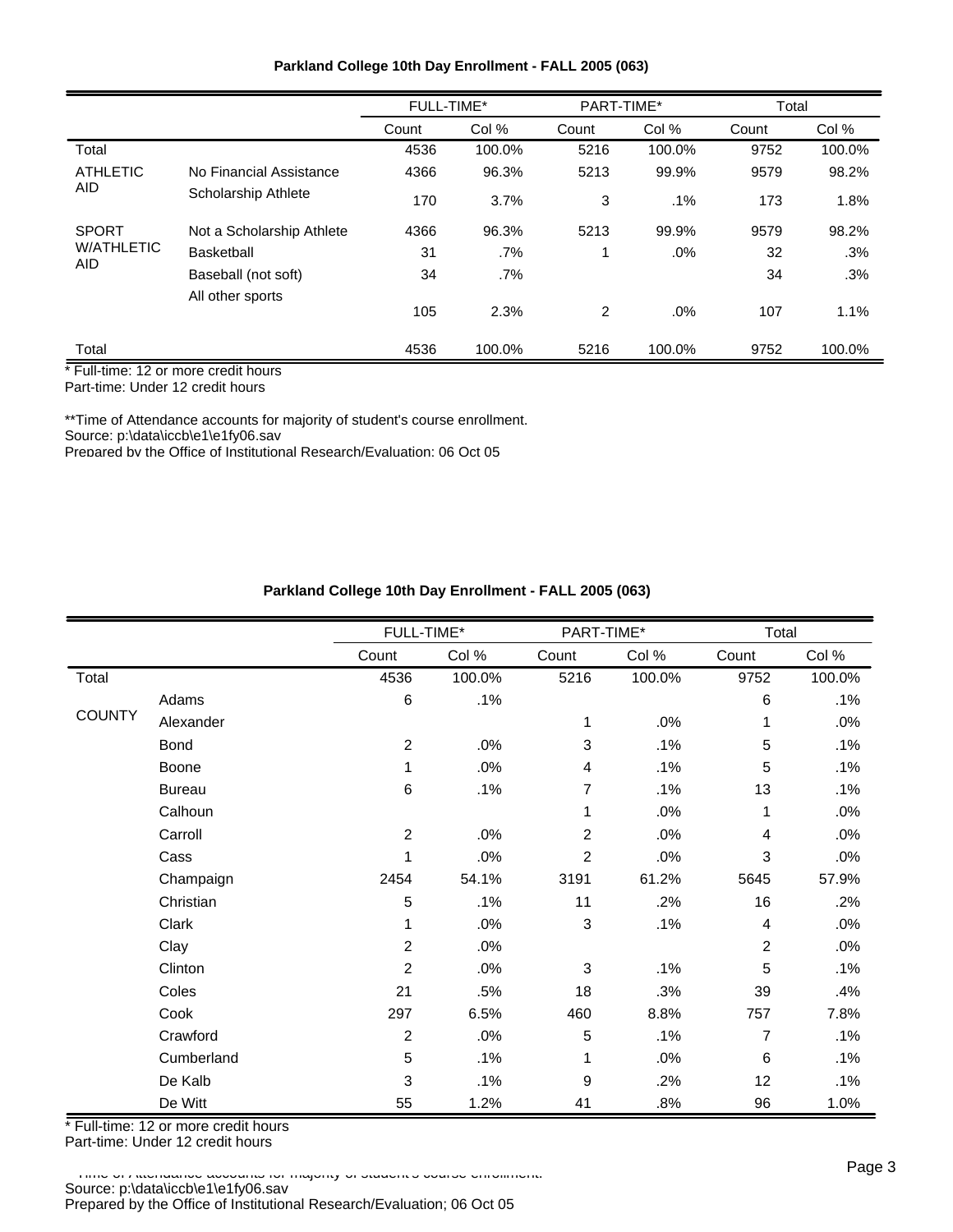|               |            | FULL-TIME*              |       |                           | PART-TIME* |                | Total  |
|---------------|------------|-------------------------|-------|---------------------------|------------|----------------|--------|
|               |            | Count                   | Col % | Count                     | Col %      | Count          | Col %  |
|               | Douglas    | 200                     | 4.4%  | 146                       | 2.8%       | 346            | 3.5%   |
| <b>COUNTY</b> | Du Page    | 32                      | .7%   | 29                        | .6%        | 61             | .6%    |
|               | Edgar      | 31                      | .7%   | 15                        | .3%        | 46             | .5%    |
|               | Edwards    | $\overline{c}$          | .0%   | 1                         | .0%        | $\mathbf{3}$   | .0%    |
|               | Effingham  | 16                      | .4%   | 13                        | .2%        | 29             | .3%    |
|               | Fayette    | $\overline{2}$          | .0%   | 3                         | .1%        | 5              | .1%    |
|               | Ford       | 162                     | 3.6%  | 154                       | 3.0%       | 316            | 3.2%   |
|               | Franklin   |                         |       | 1                         | .0%        | 1              | .0%    |
|               | Fulton     | 1                       | .0%   | 1                         | .0%        | $\overline{2}$ | .0%    |
|               | Greene     |                         |       | 3                         | .1%        | 3              | .0%    |
|               | Grundy     | 4                       | .1%   | 4                         | .1%        | 8              | .1%    |
|               | Hancock    | $\overline{c}$          | .0%   |                           |            | $\overline{c}$ | .0%    |
|               | Henry      | $\overline{\mathbf{4}}$ | .1%   | 6                         | .1%        | 10             | .1%    |
|               | Iroquois   | 106                     | 2.3%  | 73                        | 1.4%       | 179            | 1.8%   |
|               | Jackson    | $\overline{2}$          | .0%   | 3                         | .1%        | 5              | .1%    |
|               | Jasper     | 3                       | .1%   | 5                         | .1%        | 8              | .1%    |
|               | Jefferson  |                         |       | 1                         | .0%        | 1              | $.0\%$ |
|               | Jersey     | $\overline{c}$          | .0%   | $\mathbf{1}$              | .0%        | 3              | .0%    |
|               | Kane       | 17                      | .4%   | 17                        | .3%        | 34             | .3%    |
|               | Kankakee   | 19                      | .4%   | 17                        | .3%        | 36             | .4%    |
|               | Kendall    | $\overline{c}$          | .0%   | 1                         | .0%        | $\mathfrak{S}$ | .0%    |
|               | Knox       | $\mathbf 1$             | .0%   | $\overline{7}$            | .1%        | 8              | .1%    |
|               | Lake       | 45                      | 1.0%  | 37                        | .7%        | 82             | .8%    |
|               | La Salle   | 11                      | .2%   | $10$                      | .2%        | 21             | .2%    |
|               | Lawrence   | $\overline{2}$          | .0%   | $\boldsymbol{2}$          | $.0\%$     | 4              | $.0\%$ |
|               | Lee        | $\mathbf 1$             | .0%   |                           |            | 1              | .0%    |
|               | Livingston | 92                      | 2.0%  | 30                        | .6%        | 122            | 1.3%   |
|               | Logan      | $\overline{7}$          | .2%   | $\,6$                     | .1%        | 13             | .1%    |
|               | McDonough  | 1                       | .0%   | 4                         | .1%        | 5              | .1%    |
|               | McHenry    | 13                      | .3%   | 8                         | .2%        | 21             | .2%    |
|               | McLean     | 138                     | 3.0%  | 99                        | 1.9%       | 237            | 2.4%   |
|               | Macon      | 26                      | .6%   | 49                        | .9%        | 75             | .8%    |
|               | Macoupin   | $\overline{\mathbf{4}}$ | .1%   | $\boldsymbol{2}$          | .0%        | $\,6$          | .1%    |
|               | Madison    | 9                       | .2%   | 19                        | .4%        | 28             | .3%    |
|               | Marion     | 5                       | .1%   | 3                         | .1%        | $\bf 8$        | .1%    |
|               | Marshall   |                         |       | $\mathbf{1}$              | $.0\%$     | $\mathbf{1}$   | $.0\%$ |
|               | Mason      | $\overline{2}$          | .0%   | $\mathbf 5$               | .1%        | $\overline{7}$ | .1%    |
|               | Menard     |                         |       | $\mathbf{1}$              | .0%        | 1              | $.0\%$ |
|               | Mercer     | $\mathbf 1$             | .0%   | $\ensuremath{\mathsf{3}}$ | .1%        | 4              | .0%    |
|               | Monroe     |                         |       | 3                         | .1%        | 3              | $.0\%$ |
|               | Montgomery | 4                       | .1%   | $\overline{c}$            | $.0\%$     | 6              | .1%    |
|               | Morgan     | 5                       | .1%   | $\overline{\mathbf{4}}$   | .1%        | 9              | .1%    |
|               | Moultrie   | 15                      | .3%   | $\overline{a}$            | $.0\%$     | $17\,$         | .2%    |

**Parkland College 10th Day Enrollment - FALL 2005 (063)**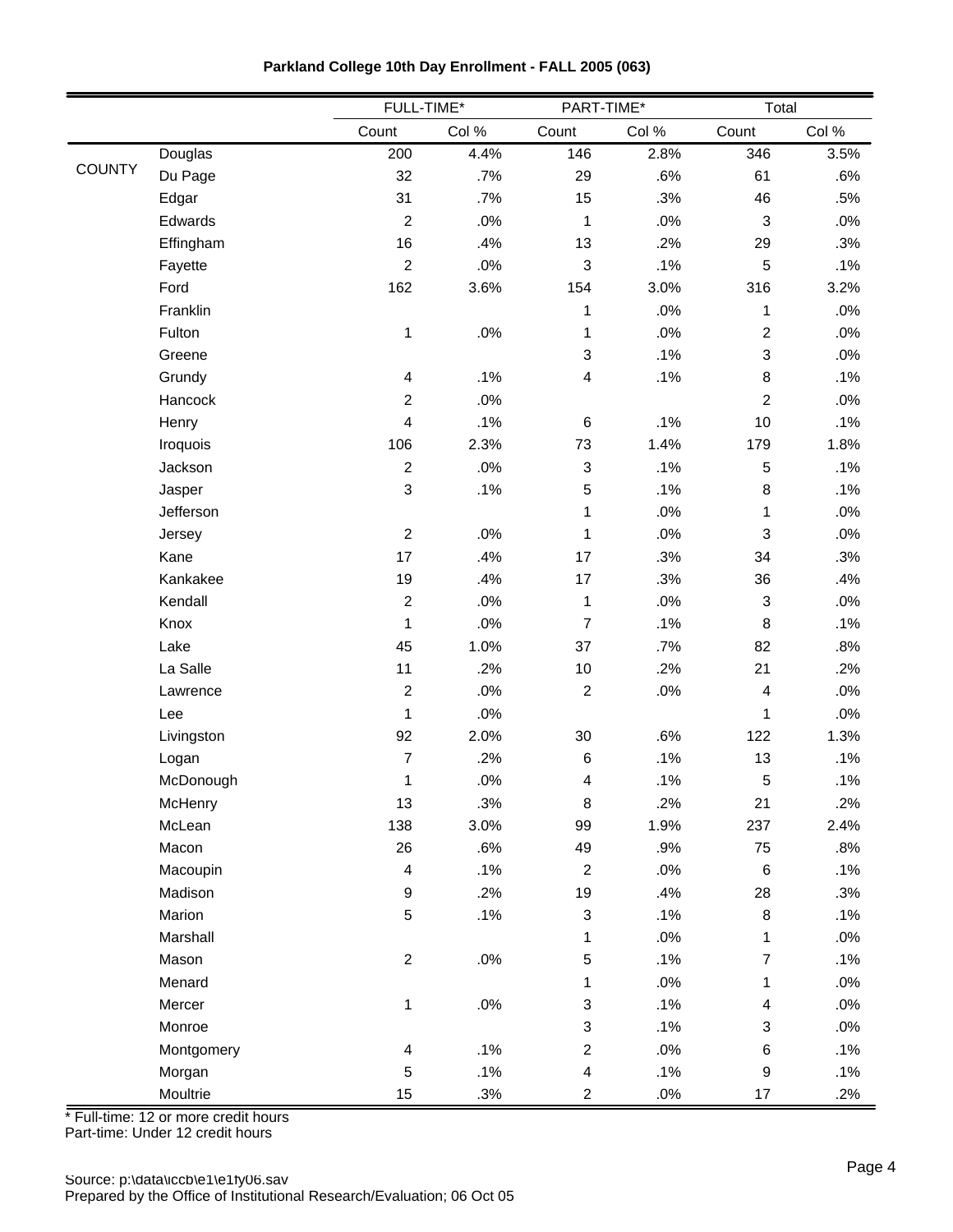|               |                         | FULL-TIME*              |        |                         | PART-TIME* |                  | Total  |
|---------------|-------------------------|-------------------------|--------|-------------------------|------------|------------------|--------|
|               |                         | Count                   | Col %  | Count                   | Col %      | Count            | Col %  |
|               | Ogle                    | $\overline{4}$          | .1%    | $\overline{4}$          | .1%        | $\overline{8}$   | .1%    |
| <b>COUNTY</b> | Peoria                  | 11                      | .2%    | 15                      | .3%        | 26               | .3%    |
|               | Piatt                   | 229                     | 5.0%   | 222                     | 4.3%       | 451              | 4.6%   |
|               | Pike                    |                         |        | $\mathbf 1$             | .0%        | $\mathbf 1$      | .0%    |
|               | Pope                    |                         |        | $\mathbf 1$             | .0%        | $\mathbf 1$      | .0%    |
|               | Pulaski                 | $\mathbf{1}$            | .0%    |                         |            | 1                | .0%    |
|               | Putnam                  | 1                       | $.0\%$ |                         |            | 1                | .0%    |
|               | Randolph                |                         |        | 3                       | .1%        | 3                | .0%    |
|               | Richland                | $\mathbf{3}$            | .1%    | $\overline{c}$          | .0%        | 5                | .1%    |
|               | Rock Island             | 10                      | .2%    | 5                       | .1%        | 15               | .2%    |
|               | St. Clair               | $\overline{\mathbf{4}}$ | .1%    | 20                      | .4%        | 24               | .2%    |
|               | Saline                  | $\mathbf 1$             | .0%    |                         |            | $\mathbf 1$      | .0%    |
|               | Sangamon                | 27                      | .6%    | 28                      | .5%        | 55               | .6%    |
|               | Schuyler                | $\mathbf{1}$            | $.0\%$ | 1                       | .0%        | $\boldsymbol{2}$ | $.0\%$ |
|               | Scott                   |                         |        | $\mathbf{1}$            | .0%        | $\mathbf 1$      | .0%    |
|               | Shelby                  | $\,6$                   | .1%    | 3                       | .1%        | 9                | .1%    |
|               | <b>Stark</b>            | $\boldsymbol{2}$        | .0%    |                         |            | $\boldsymbol{2}$ | .0%    |
|               | Stephenson              | $\overline{\mathbf{4}}$ | .1%    | $\mathbf 1$             | .0%        | 5                | .1%    |
|               | Tazewell                | 12                      | .3%    | 11                      | .2%        | 23               | .2%    |
|               | Union                   |                         |        | $\overline{c}$          | .0%        | $\overline{2}$   | .0%    |
|               | Vermilion               | 72                      | 1.6%   | 85                      | 1.6%       | 157              | 1.6%   |
|               | Warren                  | $\mathbf 2$             | .0%    | $\overline{\mathbf{4}}$ | .1%        | 6                | .1%    |
|               | Washington              | $\mathbf{1}$            | .0%    | $\mathbf 1$             | .0%        | $\overline{c}$   | $.0\%$ |
|               | Wayne                   | 3                       | .1%    |                         |            | 3                | .0%    |
|               | White                   | $\overline{c}$          | .0%    |                         |            | $\overline{c}$   | .0%    |
|               | Whiteside               | 3                       | .1%    | $\,6$                   | .1%        | 9                | .1%    |
|               | Will                    | 39                      | .9%    | 29                      | .6%        | 68               | .7%    |
|               | Williamson              | 1                       | .0%    |                         |            | 1                | .0%    |
|               | Winnebago               | 8                       | .2%    | 5                       | .1%        | 13               | .1%    |
|               | Woodford                | 4                       | .1%    | $\,6\,$                 | .1%        | 10               | .1%    |
|               | Correct/OOState/Foreign | 231                     | 5.1%   | 207                     | 4.0%       | 438              | 4.5%   |
| Total         |                         | 4536                    | 100.0% | 5216                    | 100.0%     | 9752             | 100.0% |

\* Full-time: 12 or more credit hours

Part-time: Under 12 credit hours

\*\*Time of Attendance accounts for majority of student's course enrollment. Source: p:\data\iccb\e1\e1fy06.sav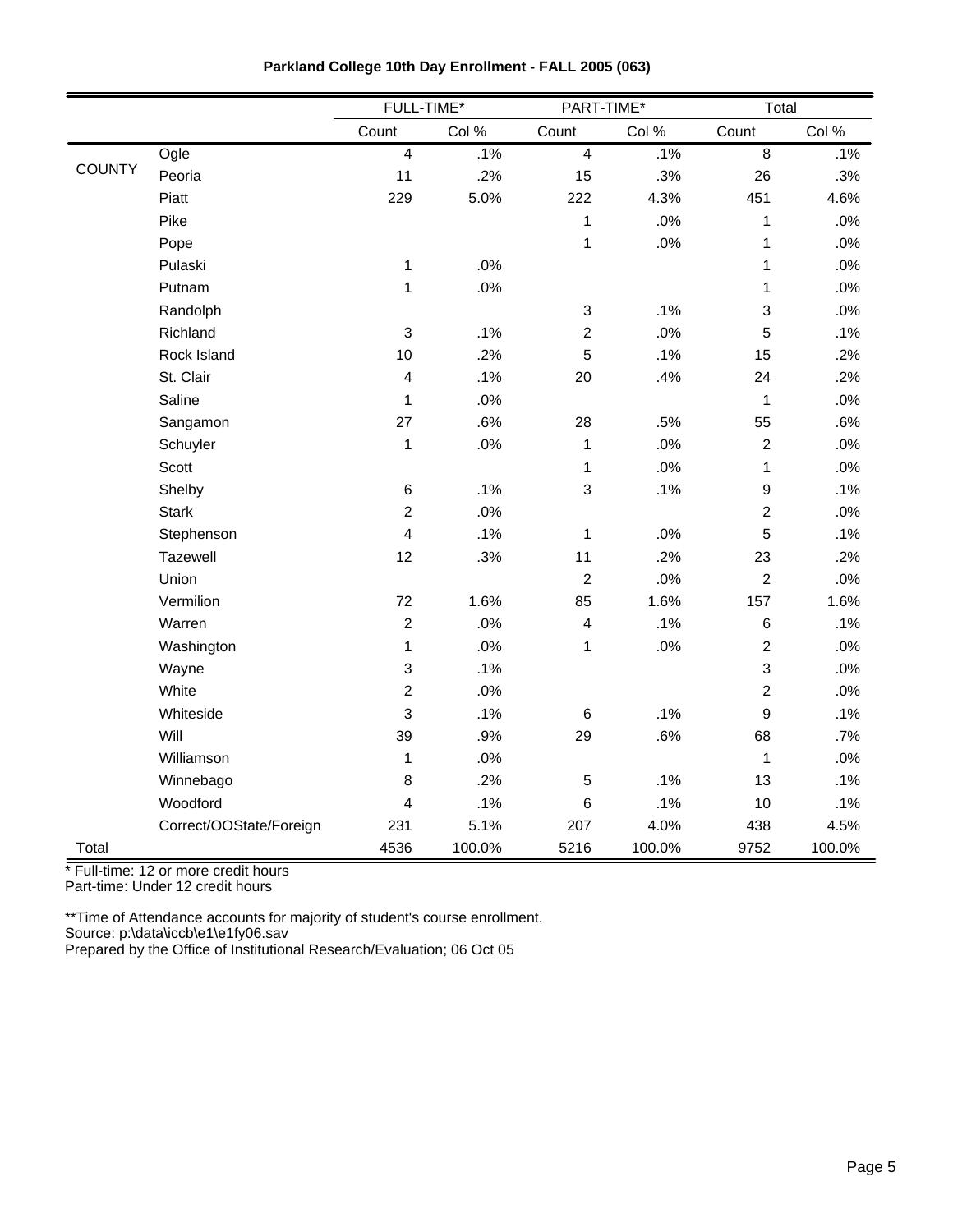| $-1$<br><b>TIME</b><br>$-11111-$<br>.<br> | -* |
|-------------------------------------------|----|

|                                     |                              | FULL-TIME* |        | PART-TIME*              |        | Total          |        |
|-------------------------------------|------------------------------|------------|--------|-------------------------|--------|----------------|--------|
|                                     |                              | Count      | Col %  | Count                   | Col %  | Count          | Col %  |
| Total                               |                              | 1013       | 100.0% | 1090                    | 100.0% | 2103           | 100.0% |
| <b>OUT-OF-DISTRICT</b>              | Kaskaskia Coll               | 10         | 1.0%   | 9                       | .8%    | 19             | .9%    |
|                                     | Coll of DuPage               | 43         | 4.2%   | 30                      | 2.8%   | 73             | 3.5%   |
|                                     | <b>Black Hawk Coll</b>       | 12         | 1.2%   | 10                      | .9%    | 22             | 1.0%   |
|                                     | <b>Triton Coll</b>           | 20         | 2.0%   | 25                      | 2.3%   | 45             | 2.1%   |
|                                     | Sauk Valley Comm Coll        | 11         | 1.1%   | 10                      | .9%    | 21             | 1.0%   |
|                                     | Danville Area Comm Coll      | 81         | 8.0%   | 85                      | 7.8%   | 166            | 7.9%   |
|                                     | City Coll of Chicago         | 117        | 11.5%  | 291                     | 26.7%  | 408            | 19.4%  |
|                                     | Elgin Comm College           | 8          | .8%    | 8                       | .7%    | 16             | .8%    |
|                                     | S Surburban Coll             | 35         | 3.5%   | 14                      | 1.3%   | 49             | 2.3%   |
|                                     | <b>Rock Valley Coll</b>      | 11         | 1.1%   | 13                      | 1.2%   | 24             | 1.1%   |
|                                     | William Rainey Harper<br>Col | 15         | 1.5%   | 18                      | 1.7%   | 33             | 1.6%   |
|                                     | Il Valley Comm Coll          | 15         | 1.5%   | 14                      | 1.3%   | 29             | 1.4%   |
|                                     | Il Central Coll              | 26         | 2.6%   | 35                      | 3.2%   | 61             | 2.9%   |
|                                     | <b>Prairie State Coll</b>    | 34         | 3.4%   | 29                      | 2.7%   | 63             | 3.0%   |
|                                     | Waubonsee Comm Coll          | 22         | 2.2%   | 18                      | 1.7%   | 40             | 1.9%   |
|                                     | Lake Land Coll               | 73         | 7.2%   | 41                      | 3.8%   | 114            | 5.4%   |
|                                     | Carl Sandburg Coll           | 13         | 1.3%   | 36                      | 3.3%   | 49             | 2.3%   |
|                                     | <b>Highland Coomm Coll</b>   | 9          | .9%    | 5                       | .5%    | 14             | .7%    |
|                                     | Kankakee Comm Coll           | 66         | 6.5%   | 33                      | 3.0%   | 99             | 4.7%   |
|                                     | Rend Lake Coll               |            |        | 2                       | .2%    | $\overline{2}$ | .1%    |
|                                     | <b>Belleville Area Coll</b>  | 2          | .2%    | 28                      | 2.6%   | 30             | 1.4%   |
|                                     | Kishwaukee Coll              | 3          | .3%    | $\boldsymbol{2}$        | .2%    | 5              | .2%    |
|                                     | Moraine Valley Comm<br>Coll  | 19         | 1.9%   | 18                      | 1.7%   | 37             | 1.8%   |
|                                     | Joliet Junior Coll           | 31         | 3.1%   | 34                      | 3.1%   | 65             | 3.1%   |
|                                     | Lincoln Land Comm Coll       | 42         | 4.1%   | 49                      | 4.5%   | 91             | 4.3%   |
|                                     | Morton College               | 1          | .1%    | 16                      | 1.5%   | 17             | .8%    |
|                                     | McHenry County Coll          | 8          | .8%    | 7                       | .6%    | 15             | .7%    |
|                                     | Il Eastern Comm Coll         | 15         | 1.5%   | 14                      | 1.3%   | 29             | 1.4%   |
|                                     | John A Logan Coll            | 3          | .3%    | 3                       | .3%    | 6              | .3%    |
|                                     | Shawnee Comm Coll            | 1          | .1%    | 3                       | .3%    | 4              | .2%    |
|                                     | Coll of Lake County          | 42         | 4.1%   | 33                      | 3.0%   | 75             | 3.6%   |
|                                     | Southeastern II Coll         | 2          | .2%    | 1                       | .1%    | 3              | .1%    |
|                                     | Spoon River Coll             | 4          | .4%    | 4                       | .4%    | 8              | .4%    |
|                                     | Oakton College               | 32         | 3.2%   | 14                      | 1.3%   | 46             | 2.2%   |
|                                     | Lewis & Clark Comm Coll      | 10         | 1.0%   | 14                      | 1.3%   | 24             | 1.1%   |
|                                     | <b>Richland Comm Coll</b>    | 43         | 4.2%   | 59                      | 5.4%   | 102            | 4.9%   |
|                                     | John Wood Comm Coll          | 6          | .6%    | $\overline{2}$          | .2%    | 8              | .4%    |
|                                     | <b>Heartland Comm Coll</b>   | 125        | 12.3%  | 61                      | 5.6%   | 186            | 8.8%   |
|                                     | State Comm Coll              | 3          | .3%    | $\overline{\mathbf{c}}$ | .2%    | 5              | .2%    |
| <b>DIST INSTRUCT</b><br>ARRANGEMENT | Not shared/not<br>chargeback | 4450       | 98.1%  | 4974                    | 95.4%  | 9424           | 96.6%  |
|                                     | Shared from another coll     | 3          | .1%    | 226                     | 4.3%   | 229            | 2.3%   |
|                                     | Chargeback                   | 83         | 1.8%   | 16                      | .3%    | 99             | 1.0%   |
| Total                               |                              | 4536       | 100.0% | 5216                    | 100.0% | 9752           | 100.0% |

\* Full-time: 12 or more credit hours

Part-time: Under 12 credit hours

\*\*Time of Attendance accounts for majority of student's course enrollment.

Source: p:\data\iccb\e1\e1fy06.sav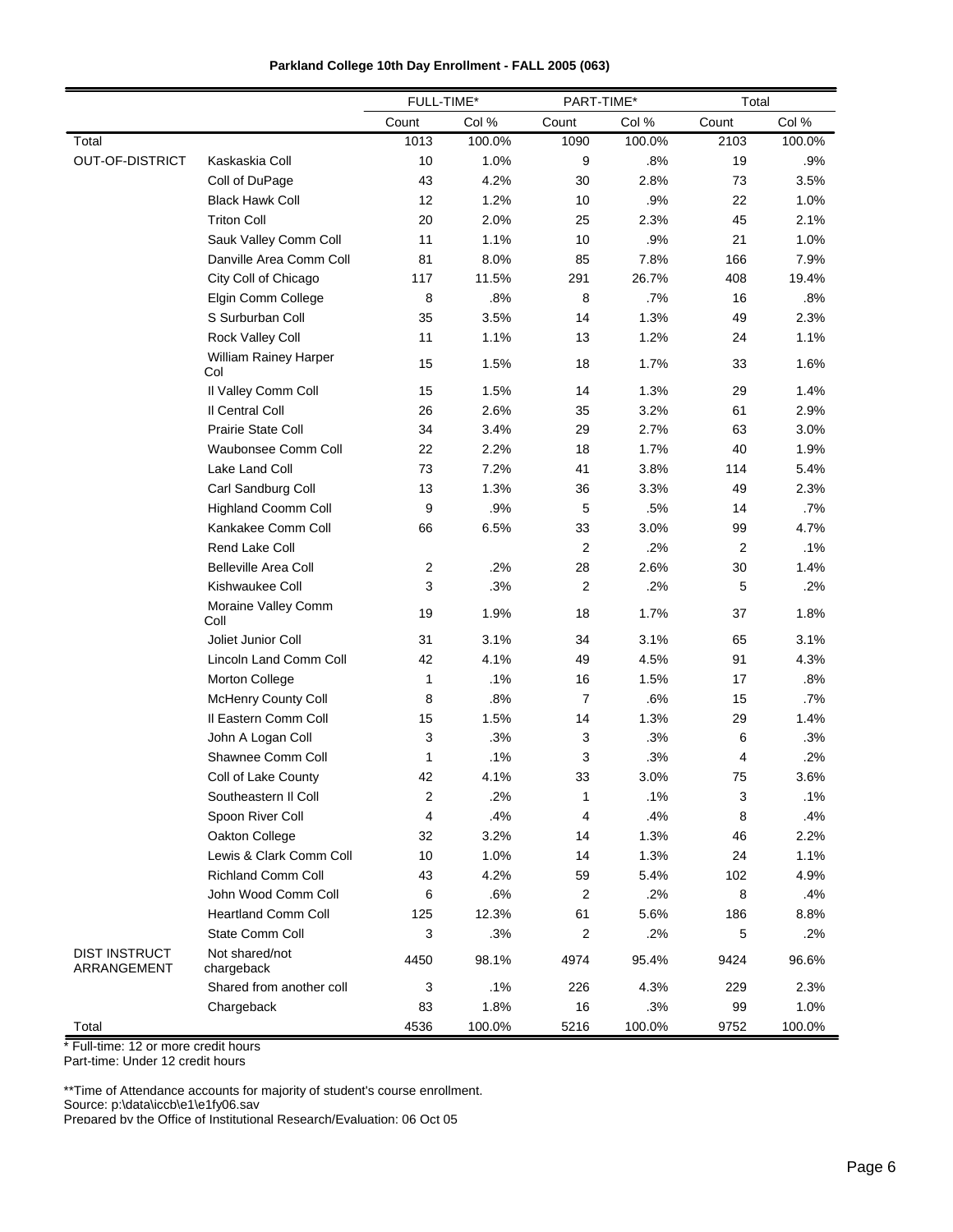|              |                      | FULL-TIME*     |        | PART-TIME*     |        | Total                   |        |
|--------------|----------------------|----------------|--------|----------------|--------|-------------------------|--------|
|              |                      | Count          | Col %  | Count          | Col %  | Count                   | Col %  |
| Total        |                      | 4536           | 100.0% | 5216           | 100.0% | 9752                    | 100.0% |
|              | Not Reported         |                |        | $\overline{c}$ | .0%    | $\overline{2}$          | .0%    |
| <b>STATE</b> | Arizona              | 1              | .0%    | 1              | .0%    | $\overline{2}$          | .0%    |
|              | California           | $\overline{2}$ | .0%    | $\overline{4}$ | .1%    | 6                       | .1%    |
|              | Connecticut          |                |        | 1              | .0%    | 1                       | .0%    |
|              | District of Columbia |                |        | 1              | .0%    | 1                       | .0%    |
|              | Florida              | $\overline{c}$ | .0%    | 1              | .0%    | 3                       | .0%    |
|              | Illinois             | 4305           | 94.9%  | 5009           | 96.0%  | 9314                    | 95.5%  |
|              | Indiana              | 20             | .4%    | $6\phantom{1}$ | .1%    | 26                      | .3%    |
|              | lowa                 |                |        | 5              | .1%    | 5                       | .1%    |
|              | Kansas               |                |        | $\mathbf{1}$   | .0%    | 1                       | .0%    |
|              | Kentucky             | $\mathbf{1}$   | .0%    | $\mathbf 1$    | .0%    | $\overline{c}$          | .0%    |
|              | Maine                | 1              | .0%    |                |        | 1                       | .0%    |
|              | Maryland             | 1              | .0%    |                |        | 1                       | .0%    |
|              | Massachusetts        | 1              | .0%    | $\mathbf{1}$   | .0%    | $\overline{c}$          | .0%    |
|              | Michigan             |                |        | $\mathbf{1}$   | .0%    | 1                       | .0%    |
|              | Minnesota            |                |        | 1              | .0%    | 1                       | .0%    |
|              | Mississippi          |                |        | 1              | .0%    | 1                       | .0%    |
|              | Missouri             | $\overline{c}$ | .0%    | 3              | .1%    | 5                       | .1%    |
|              | New Hampshire        |                |        | 1              | .0%    | 1                       | .0%    |
|              | New Jersey           | $\overline{c}$ | .0%    | $\overline{c}$ | .0%    | $\overline{\mathbf{4}}$ | .0%    |
|              | New Mexico           | 1              | .0%    |                |        | 1                       | $.0\%$ |
|              | New York             | $\overline{c}$ | .0%    | $\sqrt{2}$     | .0%    | $\overline{\mathbf{4}}$ | .0%    |
|              | North Carolina       | 1              | .0%    | $\mathbf{1}$   | .0%    | $\overline{c}$          | .0%    |
|              | North Dakota         | 1              | .0%    |                |        | 1                       | .0%    |
|              | Ohio                 | 3              | .1%    | 3              | .1%    | 6                       | .1%    |
|              | Oklahoma             | 1              | .0%    |                |        | 1                       | .0%    |
|              | Tennessee            | $\overline{2}$ | .0%    | 3              | .1%    | 5                       | .1%    |
|              | Texas                | 5              | .1%    | $\mathsf 3$    | .1%    | $\bf 8$                 | .1%    |
|              | Virginia             | $\overline{c}$ | .0%    | $\overline{c}$ | .0%    | 4                       | .0%    |
|              | Wisconsin            | $\,6$          | .1%    | 1              | .0%    | $\overline{7}$          | .1%    |
|              | Foreign              | 174            | 3.8%   | 159            | 3.0%   | 333                     | 3.4%   |
| Total        |                      | 4536           | 100.0% | 5216           | 100.0% | 9752                    | 100.0% |

\* Full-time: 12 or more credit hours

Part-time: Under 12 credit hours

\*\*Time of Attendance accounts for majority of student's course enrollment.

Source: p:\data\iccb\e1\e1fy06.sav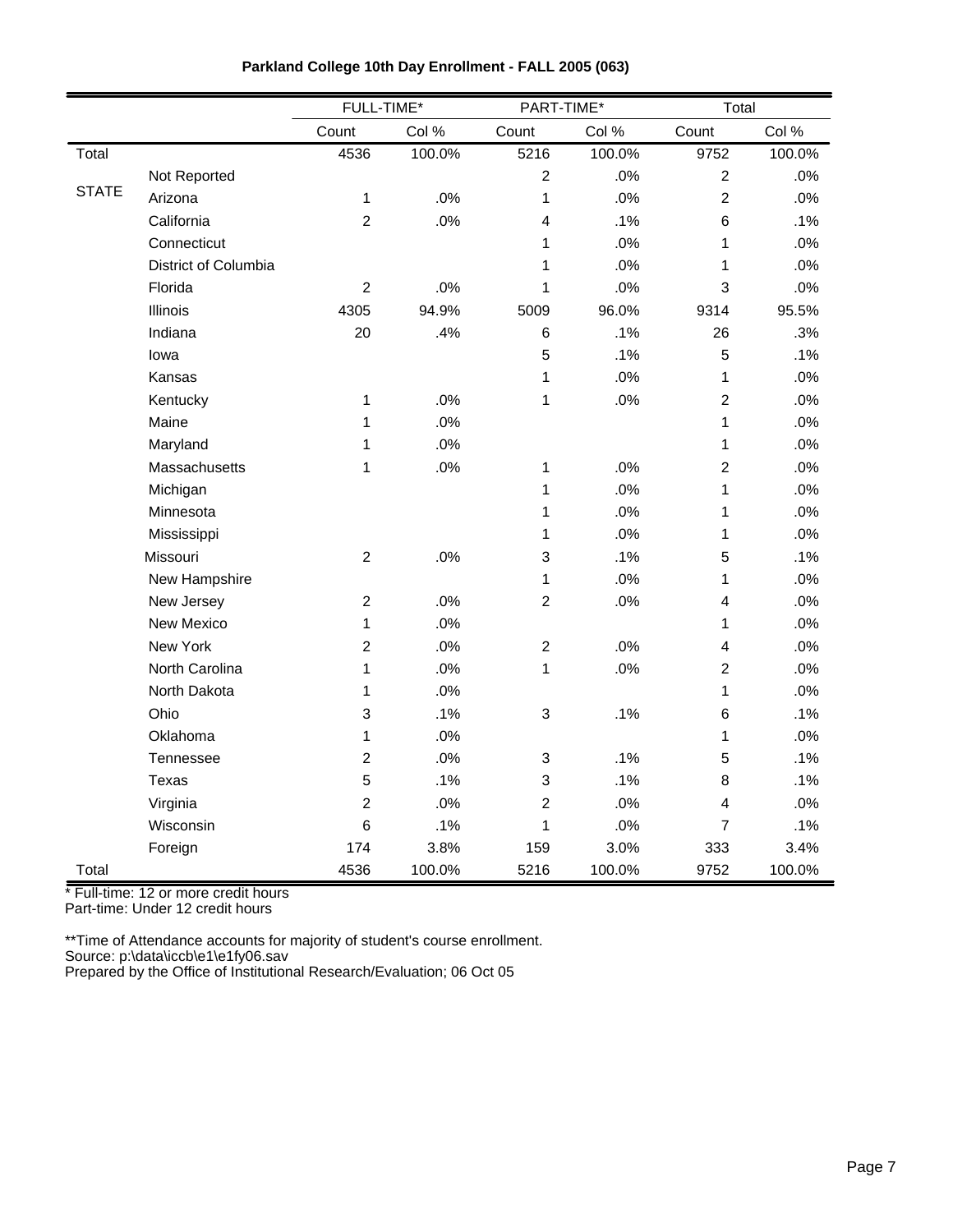|                                |              |                         | FULL-TIME* | PART-TIME*                |        | Total                     |        |
|--------------------------------|--------------|-------------------------|------------|---------------------------|--------|---------------------------|--------|
|                                |              | Count                   | Col %      | Count                     | Col %  | Count                     | Col %  |
| Total                          |              | 4536                    | 100.0%     | 5216                      | 100.0% | 9752                      | 100.0% |
| <b>STUDENT</b>                 | <b>B ABG</b> | 1                       | .0%        | 1                         | .0%    | $\sqrt{2}$                | .0%    |
| <b>MAJOR</b><br><b>PROGRAM</b> | <b>B ABK</b> | $\boldsymbol{9}$        | .2%        | $\boldsymbol{2}$          | .0%    | 11                        | .1%    |
|                                | <b>B ABL</b> | 38                      | .8%        | 79                        | 1.5%   | 117                       | 1.2%   |
|                                | <b>B ABM</b> | 16                      | .4%        | 5                         | .1%    | 21                        | .2%    |
|                                | <b>B ABR</b> | $\overline{\mathbf{4}}$ | .1%        | 1                         | .0%    | 5                         | .1%    |
|                                | <b>B ABT</b> | 6                       | .1%        | $\overline{c}$            | .0%    | 8                         | .1%    |
|                                | <b>BACC</b>  | 54                      | 1.2%       | 109                       | 2.1%   | 163                       | 1.7%   |
|                                | <b>B AGB</b> | $\overline{c}$          | .0%        | 1                         | .0%    | $\ensuremath{\mathsf{3}}$ | .0%    |
|                                | <b>B CCP</b> | 1                       | .0%        | 1                         | .0%    | $\overline{c}$            | .0%    |
|                                | <b>B CMS</b> |                         |            | 1                         | .0%    | 1                         | .0%    |
|                                | <b>B CPL</b> |                         |            | $\boldsymbol{2}$          | .0%    | $\boldsymbol{2}$          | .0%    |
|                                | <b>B CPM</b> |                         |            | 1                         | .0%    | 1                         | .0%    |
|                                | <b>B EQM</b> | 19                      | .4%        | 4                         | .1%    | 23                        | .2%    |
|                                | <b>B</b> GIS | $\boldsymbol{2}$        | .0%        |                           |        | $\overline{c}$            | .0%    |
|                                | <b>BHIF</b>  | 1                       | .0%        | 3                         | .1%    | $\overline{\mathcal{L}}$  | .0%    |
|                                | <b>BHIH</b>  | 9                       | .2%        | $\boldsymbol{7}$          | .1%    | 16                        | .2%    |
|                                | <b>B HIM</b> | 1                       | .0%        | $\overline{2}$            | .0%    | $\sqrt{3}$                | .0%    |
|                                | <b>BHIR</b>  | 33                      | .7%        | 10                        | .2%    | 43                        | .4%    |
|                                | <b>B IND</b> | 8                       | .2%        | 4                         | .1%    | 12                        | .1%    |
|                                | <b>BINT</b>  |                         |            | $\overline{2}$            | .0%    | $\sqrt{2}$                | .0%    |
|                                | <b>B</b> MGT | 76                      | 1.7%       | 85                        | 1.6%   | 161                       | 1.7%   |
|                                | <b>B MKT</b> | 29                      | .6%        | 20                        | .4%    | 49                        | .5%    |
|                                | <b>BOCA</b>  |                         |            | $10$                      | .2%    | 10                        | .1%    |
|                                | <b>BOCT</b>  |                         |            | 1                         | .0%    | $\mathbf 1$               | .0%    |
|                                | C TFC        | 1                       | .0%        | 1                         | .0%    | $\overline{2}$            | .0%    |
|                                | C TFL        | $\mathbf 5$             | .1%        | 8                         | .2%    | 13                        | .1%    |
|                                | C TFO        | $\boldsymbol{2}$        | .0%        | $\boldsymbol{2}$          | .0%    | $\overline{\mathbf{4}}$   | .0%    |
|                                | E ACR        | 51                      | 1.1%       | 17                        | .3%    | 68                        | .7%    |
|                                | E AFT        | 26                      | .6%        | $\sqrt{2}$                | $.0\%$ | 28                        | .3%    |
|                                | E AMT        | $\bf 8$                 | .2%        | $\overline{c}$            | .0%    | 10                        | .1%    |
|                                | E AUS        | 1                       | .0%        | 3                         | .1%    | 4                         | .0%    |
|                                | E AUT        | 58                      | 1.3%       | 22                        | .4%    | 80                        | .8%    |
|                                | E BCR        | $\mathbf 5$             | .1%        | $\boldsymbol{9}$          | .2%    | 14                        | .1%    |
|                                | E CCA        |                         |            | 1                         | .0%    | $\mathbf{1}$              | .0%    |
|                                | E CDB        | 18                      | .4%        | 6                         | .1%    | 24                        | .2%    |
|                                | E CDM        | 61                      | 1.3%       | 32                        | .6%    | 93                        | 1.0%   |
|                                | E CDS        | $\overline{\mathbf{4}}$ | .1%        | $\ensuremath{\mathsf{3}}$ | .1%    | $\boldsymbol{7}$          | .1%    |
|                                | E CIT        |                         |            | 1                         | .0%    | 1                         | .0%    |
|                                | E CIV        | 4                       | .1%        | 5                         | .1%    | $\boldsymbol{9}$          | .1%    |
|                                | E CMD        | 3                       | .1%        | $\overline{c}$            | .0%    | $\mathbf 5$               | .1%    |
|                                | E ECJ        |                         |            | 48                        | .9%    | 48                        | .5%    |
|                                | E ECS        | 27                      | .6%        | 24                        | .5%    | 51                        | .5%    |

**Parkland College 10th Day Enrollment - FALL 2005 (063)**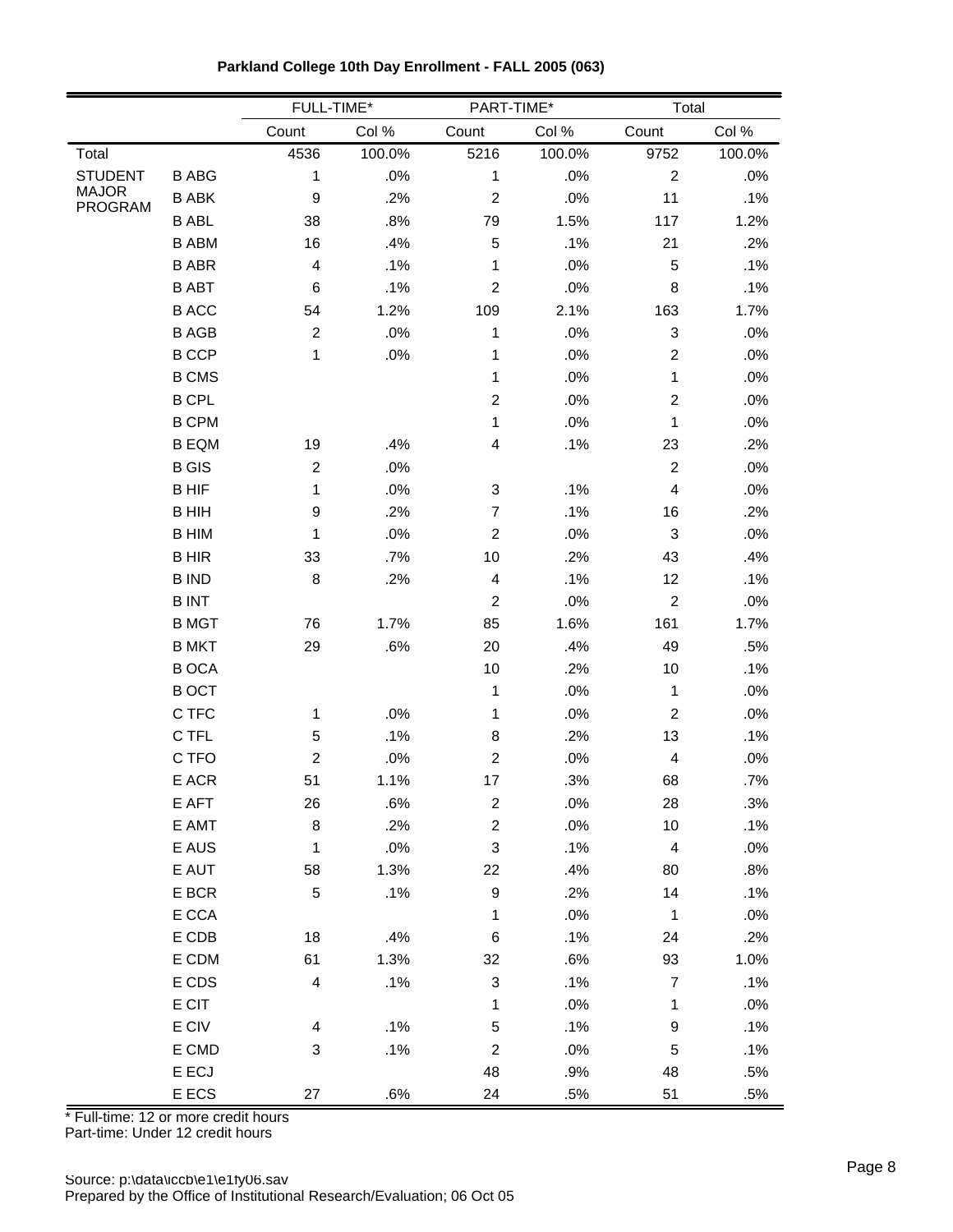|                                |              | FULL-TIME*       |       | PART-TIME*                |        | Total                     |       |
|--------------------------------|--------------|------------------|-------|---------------------------|--------|---------------------------|-------|
|                                |              | Count            | Col % | Count                     | Col %  | Count                     | Col % |
| <b>STUDENT</b>                 | E ELP        | $\mathsf 3$      | .1%   | $\,6$                     | .1%    | $\boldsymbol{9}$          | .1%   |
| <b>MAJOR</b><br><b>PROGRAM</b> | E ELT        | 1                | .0%   |                           |        | 1                         | .0%   |
|                                | E ENO        |                  |       | 1                         | .0%    | 1                         | .0%   |
|                                | E ENS        | 115              | 2.5%  | 49                        | .9%    | 164                       | 1.7%  |
|                                | E HVC        | $\boldsymbol{2}$ | .0%   | $\ensuremath{\mathsf{3}}$ | .1%    | $\sqrt{5}$                | .1%   |
|                                | E MFG        | $\overline{7}$   | .2%   | 13                        | .2%    | 20                        | .2%   |
|                                | E MFT        | $\boldsymbol{2}$ | .0%   | 1                         | .0%    | $\ensuremath{\mathsf{3}}$ | .0%   |
|                                | E PET        | 42               | .9%   | $\overline{\mathcal{L}}$  | .1%    | 46                        | .5%   |
|                                | F AAD        | 54               | 1.2%  | 24                        | .5%    | 78                        | .8%   |
|                                | F AAE        | 13               | .3%   | $\overline{7}$            | .1%    | 20                        | .2%   |
|                                | F GDS        | 33               | .7%   | 33                        | .6%    | 66                        | .7%   |
|                                | F GDW        | 3                | .1%   | 5                         | .1%    | 8                         | .1%   |
|                                | F MCB        | 18               | .4%   | 10                        | .2%    | 28                        | .3%   |
|                                | F MCC        | $\mathbf 5$      | .1%   | 1                         | .0%    | 6                         | .1%   |
|                                | F MCD        |                  |       | 1                         | .0%    | 1                         | .0%   |
|                                | F MCV        |                  |       | $\overline{2}$            | .0%    | $\boldsymbol{2}$          | .0%   |
|                                | F MSE        | 24               | .5%   | 8                         | .2%    | 32                        | .3%   |
|                                | F MSP        | 20               | .4%   | 11                        | .2%    | 31                        | .3%   |
|                                | <b>G DHG</b> | 70               | 1.5%  | 1                         | .0%    | 71                        | .7%   |
|                                | G EMA        |                  |       | 3                         | .1%    | $\ensuremath{\mathsf{3}}$ | .0%   |
|                                | <b>G EMT</b> | 1                | .0%   | 4                         | .1%    | $\sqrt{5}$                | .1%   |
|                                | <b>G MAS</b> | 8                | .2%   | 23                        | .4%    | 31                        | .3%   |
|                                | G MSG        | 1                | .0%   | $\boldsymbol{2}$          | .0%    | $\ensuremath{\mathsf{3}}$ | .0%   |
|                                | <b>G NAS</b> | 1                | .0%   | 14                        | .3%    | 15                        | .2%   |
|                                | <b>G NUR</b> | 57               | 1.3%  | 145                       | 2.8%   | 202                       | 2.1%  |
|                                | <b>G OTA</b> | 20               | .4%   | 12                        | .2%    | 32                        | .3%   |
|                                | <b>GRTT</b>  | 11               | .2%   | 37                        | $.7\%$ | 48                        | .5%   |
|                                | <b>G SUR</b> | 24               | .5%   | 13                        | .2%    | 37                        | .4%   |
|                                | <b>G VTT</b> | 56               | 1.2%  | 14                        | .3%    | 70                        | .7%   |
|                                | G XRA        | 5                | .1%   | 23                        | .4%    | 28                        | .3%   |
|                                | H GAA        | 1195             | 26.3% | 1464                      | 28.1%  | 2659                      | 27.3% |
|                                | M CNA        |                  |       | 3                         | .1%    | $\sqrt{3}$                | .0%   |
|                                | M VGA        |                  |       | 1                         | .0%    | 1                         | .0%   |
|                                | M VGP        |                  |       | $\boldsymbol{2}$          | .0%    | $\boldsymbol{2}$          | .0%   |
|                                | M WSD        |                  |       | 1                         | .0%    | 1                         | .0%   |
|                                | N ASG        | 1167             | 25.7% | 444                       | 8.5%   | 1611                      | 16.5% |
|                                | <b>OCCUP</b> | 331              | 7.3%  | 1210                      | 23.2%  | 1541                      | 15.8% |
|                                | S CDA        |                  |       | 6                         | .1%    | 6                         | .1%   |
|                                | S CHD        | 46               | 1.0%  | 42                        | .8%    | 88                        | .9%   |
|                                | S CJS        | 96               | 2.1%  | 55                        | 1.1%   | 151                       | 1.5%  |
|                                | S FST        | 39               | .9%   | 21                        | .4%    | 60                        | .6%   |
|                                | S HST        | 23               | .5%   | 30                        | .6%    | 53                        | .5%   |
|                                | S PRO        | $\overline{c}$   | .0%   | $\overline{c}$            | .0%    | $\overline{\mathbf{4}}$   | .0%   |

**Parkland College 10th Day Enrollment - FALL 2005 (063)**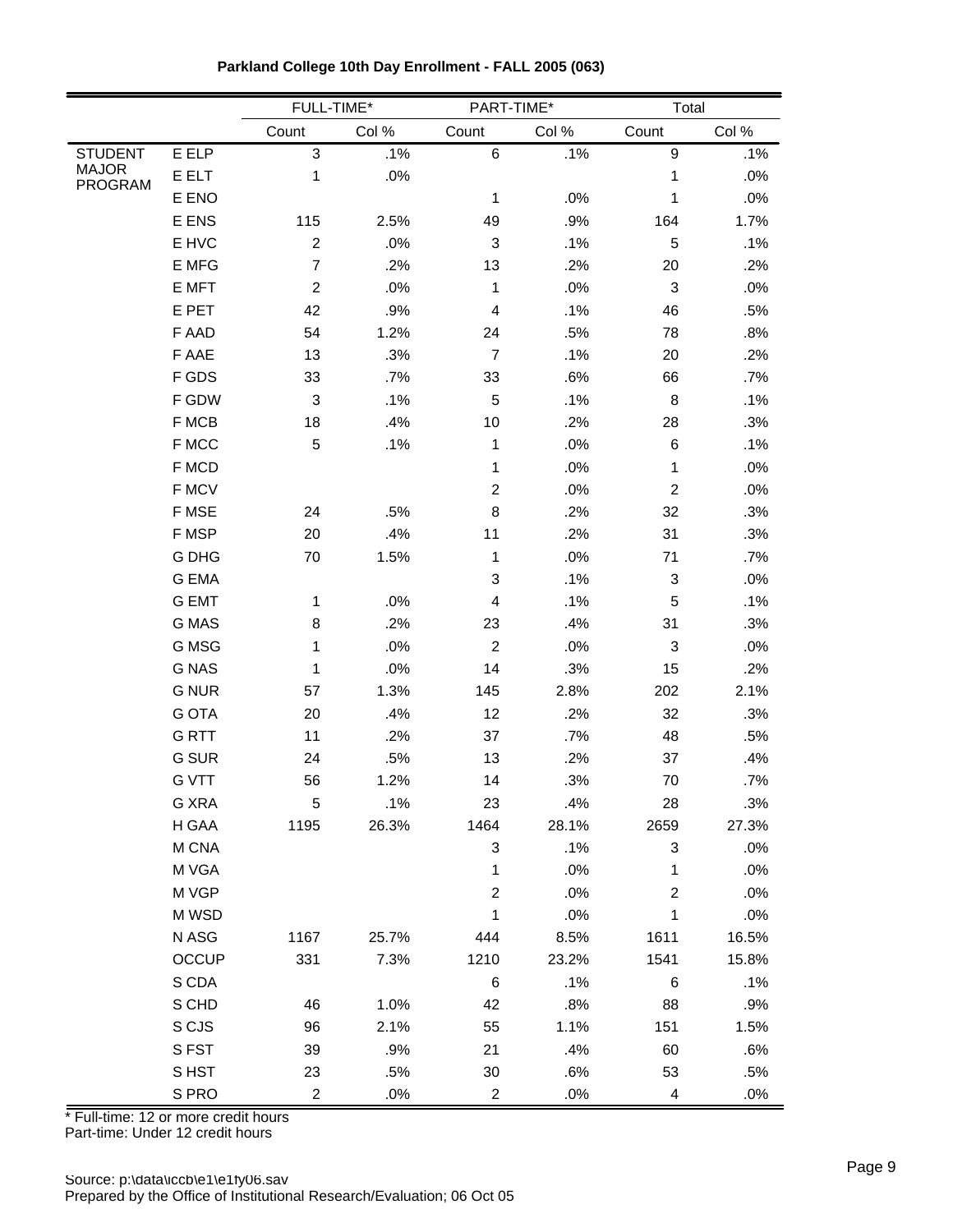|                                |              | FULL-TIME*       |         | PART-TIME*              |        | Total                     |        |
|--------------------------------|--------------|------------------|---------|-------------------------|--------|---------------------------|--------|
|                                |              | Count            | Col $%$ | Count                   | Col %  | Count                     | Col %  |
| <b>STUDENT</b>                 | <b>TASP</b>  |                  |         | $\mathbf{1}$            | $.0\%$ | $\mathbf{1}$              | .0%    |
| <b>MAJOR</b><br><b>PROGRAM</b> | T CIS        |                  |         | $\,6$                   | .1%    | $\,6$                     | .1%    |
|                                | T CMS        | 21               | .5%     | 20                      | .4%    | 41                        | .4%    |
|                                | <b>T CNA</b> | 35               | .8%     | 27                      | .5%    | 62                        | .6%    |
|                                | T CNP        | 1                | .0%     |                         |        | $\mathbf{1}$              | .0%    |
|                                | T CNT        |                  |         | 3                       | .1%    | $\ensuremath{\mathsf{3}}$ | .0%    |
|                                | T CPL        | 20               | .4%     | 15                      | .3%    | 35                        | .4%    |
|                                | T CPM        | 1                | $.0\%$  | $\mathbf 1$             | .0%    | $\boldsymbol{2}$          | .0%    |
|                                | T CSM        |                  |         | $\mathbf 1$             | .0%    | $\mathbf{1}$              | .0%    |
|                                | T CSS        | 1                | $.0\%$  | $\overline{2}$          | .0%    | $\ensuremath{\mathsf{3}}$ | .0%    |
|                                | T ECM        |                  |         | 32                      | .6%    | 32                        | .3%    |
|                                | T IPR        | $\boldsymbol{2}$ | .0%     | 3                       | .1%    | 5                         | .1%    |
|                                | <b>TLIN</b>  |                  |         | 1                       | .0%    | 1                         | .0%    |
|                                | T MSN        | $\mathbf 1$      | .0%     |                         |        | 1                         | .0%    |
|                                | T MSO        | $\boldsymbol{2}$ | $.0\%$  | $\overline{c}$          | .0%    | $\overline{\mathbf{4}}$   | .0%    |
|                                | <b>T NET</b> |                  |         | $\mathbf 1$             | .0%    | $\mathbf{1}$              | .0%    |
|                                | T OCA        | 39               | .9%     | 37                      | .7%    | 76                        | .8%    |
|                                | T OCP        | 1                | $.0\%$  | 3                       | .1%    | $\overline{\mathbf{4}}$   | .0%    |
|                                | T OCT        | $\mathbf 5$      | .1%     | 12                      | .2%    | 17                        | .2%    |
|                                | T ODB        |                  |         | $\mathbf 1$             | .0%    | $\mathbf{1}$              | .0%    |
|                                | T OOS        | $\mathbf{1}$     | .0%     | 4                       | .1%    | 5                         | .1%    |
|                                | T VGA        | 37               | .8%     | 14                      | .3%    | 51                        | .5%    |
|                                | T VGP        | 6                | .1%     | $\,6$                   | .1%    | 12                        | .1%    |
|                                | <b>TVGW</b>  |                  |         | 4                       | .1%    | 4                         | .0%    |
|                                | T WSA        | 6                | .1%     | 4                       | .1%    | 10                        | .1%    |
|                                | T WSD        | $\boldsymbol{9}$ | .2%     | 1                       | .0%    | 10                        | .1%    |
|                                | T WSM        | $\mathbf{1}$     | .0%     | $\overline{c}$          | .0%    | $\ensuremath{\mathsf{3}}$ | .0%    |
|                                | T WSP        | 4                | .1%     | 4                       | .1%    | 8                         | .1%    |
|                                | <b>VOCSK</b> | 4                | .1%     | 279                     | 5.3%   | 283                       | 2.9%   |
|                                | Y AB2        |                  |         | $\boldsymbol{7}$        | .1%    | $\boldsymbol{7}$          | .1%    |
|                                | Y AB3        |                  |         | 11                      | .2%    | 11                        | .1%    |
|                                | Y AB4        |                  |         | 27                      | .5%    | 27                        | .3%    |
|                                | Y ABB        |                  |         | $\overline{\mathbf{4}}$ | .1%    | $\overline{\mathcal{A}}$  | $.0\%$ |
|                                | Y AS5        |                  |         | 23                      | .4%    | 23                        | .2%    |
|                                | Y AS6        |                  |         | 28                      | .5%    | 28                        | .3%    |
|                                | Y ASA        |                  |         | 3                       | .1%    | $\ensuremath{\mathsf{3}}$ | .0%    |
|                                | YEL1         |                  |         | $\,6$                   | .1%    | $\,6$                     | .1%    |
|                                | Y EL2        |                  |         | 26                      | .5%    | 26                        | .3%    |
|                                | Y EL3        |                  |         | 13                      | .2%    | 13                        | .1%    |
|                                | Y EL4        |                  |         | $27\,$                  | .5%    | 27                        | .3%    |
|                                | Y EL5        |                  |         | 13                      | .2%    | 13                        | .1%    |
|                                | $Y$ EL6      |                  |         | 12                      | .2%    | 12                        | .1%    |
|                                | Y GSU        | 261              | 5.8%    | 238                     | 4.6%   | 499                       | 5.1%   |

**Parkland College 10th Day Enrollment - FALL 2005 (063)**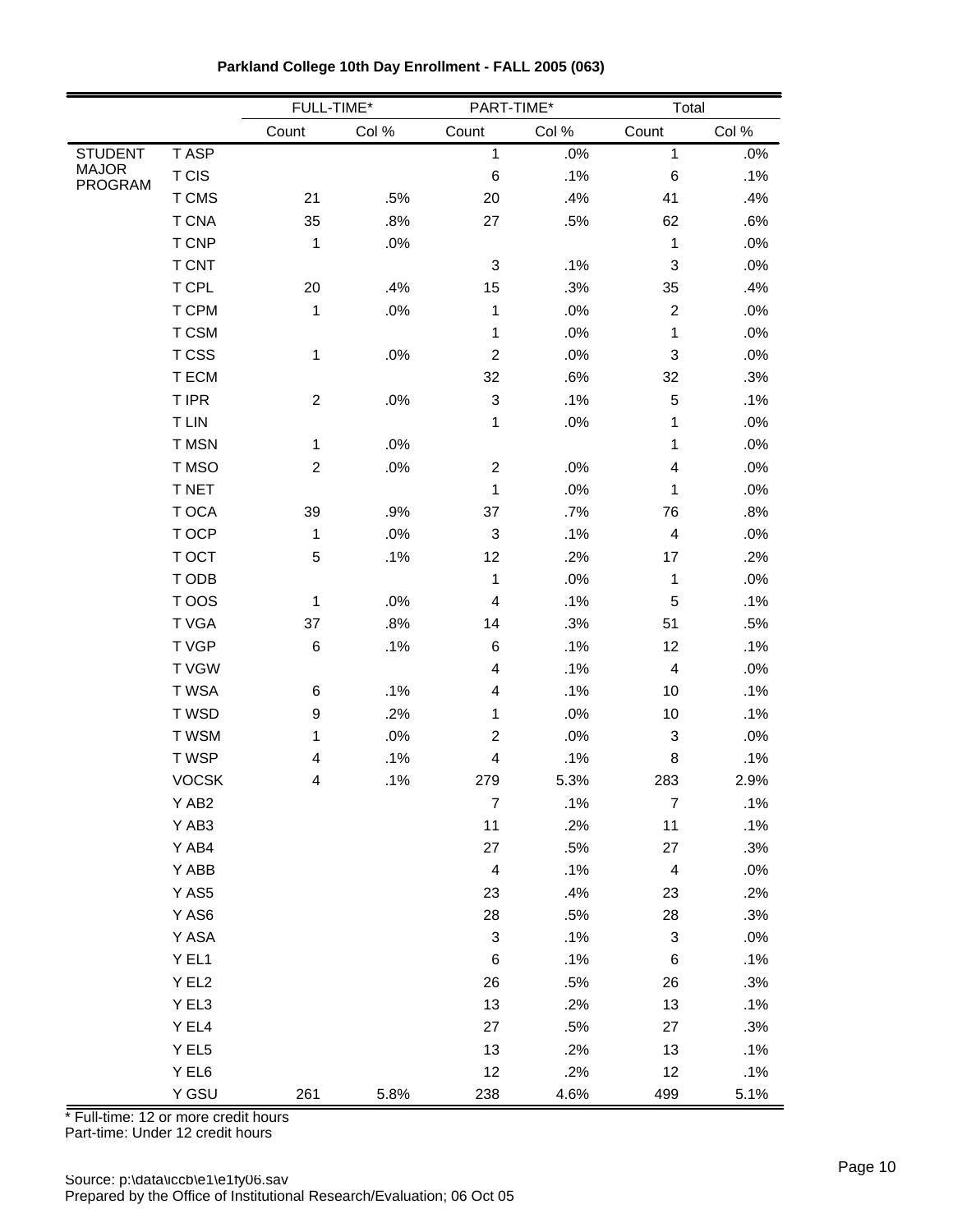|               |            |                  | FULL-TIME* |                | PART-TIME* |            | Total  |  |  |
|---------------|------------|------------------|------------|----------------|------------|------------|--------|--|--|
|               |            | Count            | Col %      | Count          | Col %      | Count      | Col %  |  |  |
| <b>DEGREE</b> | 0199       | $\overline{4}$   | .1%        | 23             | .4%        | 27         | .3%    |  |  |
| <b>TYPE</b>   | 0699       | 6                | .1%        | 17             | .3%        | 23         | .2%    |  |  |
|               | 0799       | 22               | .5%        | 570            | 10.9%      | 592        | 6.1%   |  |  |
|               | 1099       | $\boldsymbol{2}$ | .0%        | $\overline{c}$ | .0%        | 4          | .0%    |  |  |
|               | 1599       | 1                | .0%        | 11             | .2%        | 12         | .1%    |  |  |
|               | 1600       | 3                | .1%        | 49             | .9%        | 52         | .5%    |  |  |
|               | 1607       |                  |            | 24             | .5%        | 24         | .2%    |  |  |
|               | 1609       |                  |            | 83             | 1.6%       | 83         | .9%    |  |  |
|               | 1614       | 1                | .0%        | 107            | 2.1%       | 108        | 1.1%   |  |  |
|               | 1616       |                  |            | 16             | .3%        | 16         | .2%    |  |  |
|               | 1799       | 288              | 6.3%       | 379            | 7.3%       | 667        | 6.8%   |  |  |
|               | 2001       | $\overline{2}$   | .0%        | 20             | .4%        | 22         | .2%    |  |  |
|               | 2101       | 1                | .0%        | 29             | .6%        | 30         | .3%    |  |  |
|               | 4399       |                  |            | $\overline{c}$ | .0%        | $\sqrt{2}$ | .0%    |  |  |
|               | 4499       |                  |            | 11             | .2%        | 11         | .1%    |  |  |
|               | 4699       |                  |            | 50             | 1.0%       | 50         | .5%    |  |  |
|               | 4799       | 4                | .1%        | 51             | 1.0%       | 55         | .6%    |  |  |
|               | 4899       | 1                | .0%        | 45             | .9%        | 46         | .5%    |  |  |
|               | AA         | 1049             | 23.1%      | 477            | 9.1%       | 1526       | 15.6%  |  |  |
|               | AAS        | 1259             | 27.8%      | 1104           | 21.2%      | 2363       | 24.2%  |  |  |
|               | <b>AES</b> | 115              | 2.5%       | 49             | .9%        | 164        | 1.7%   |  |  |
|               | AFA        | 111              | 2.4%       | 50             | 1.0%       | 161        | 1.7%   |  |  |
|               | <b>AGS</b> | 261              | 5.8%       | 238            | 4.6%       | 499        | 5.1%   |  |  |
|               | AS         | 1167             | 25.7%      | 444            | 8.5%       | 1611       | 16.5%  |  |  |
|               | <b>CE</b>  | 146              | 3.2%       | 1187           | 22.8%      | 1333       | 13.7%  |  |  |
|               | <b>CER</b> | 93               | 2.1%       | 178            | 3.4%       | 271        | 2.8%   |  |  |
| Total         |            | 4536             | 100.0%     | 5216           | 100.0%     | 9752       | 100.0% |  |  |

**Parkland College 10th Day Enrollment - FALL 2005 (063)**

Part-time: Under 12 credit hours

\*\*Time of Attendance accounts for majority of student's course enrollment.

Source: p:\data\iccb\e1\e1fy06.sav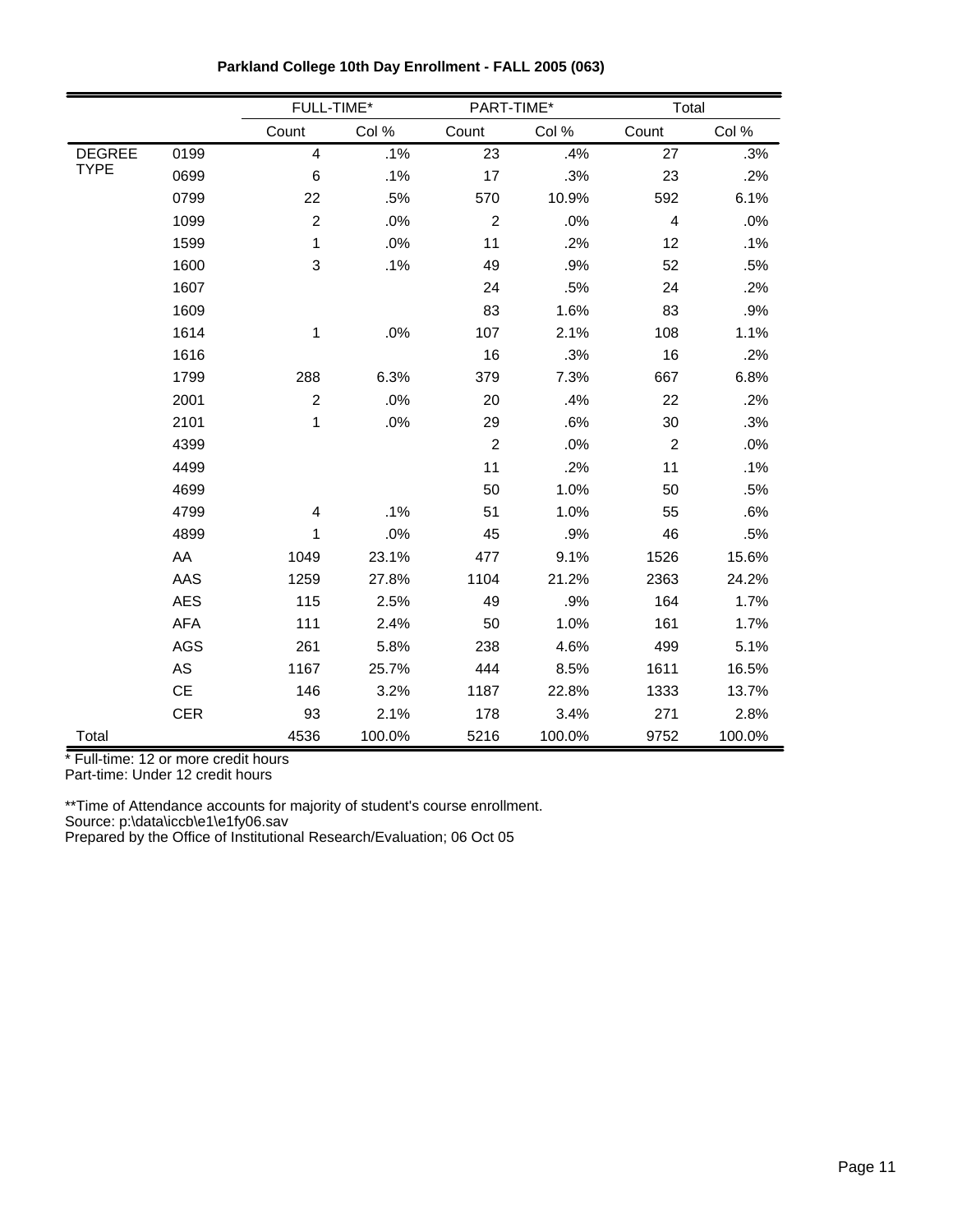| Parkland College 10th Day Enrollment - FALL 2005 (063) |  |  |
|--------------------------------------------------------|--|--|
|--------------------------------------------------------|--|--|

|                    |                                             | FULL-TIME*     |        | PART-TIME*     |        | Total          |        |
|--------------------|---------------------------------------------|----------------|--------|----------------|--------|----------------|--------|
|                    |                                             | Count          | Col %  | Count          | Col %  | Count          | Col %  |
| Total              |                                             | 509            | 100.0% | 499            | 100.0% | 1008           | 100.0% |
| <b>INSTITUTION</b> | Unknown Institution                         | 1              | .2%    | 1              | .2%    | 2              | .2%    |
| <b>NAME</b>        | Augustana College                           |                |        | $\overline{2}$ | .4%    | 2              | .2%    |
|                    | <b>Belleville Area College</b>              |                |        | 5              | 1.0%   | 5              | .5%    |
|                    | <b>Black Hawk College-East</b>              |                |        | 1              | .2%    | 1              | .1%    |
|                    | <b>Black Hawk College-Quad</b><br>Cities    | 4              | .8%    | 3              | .6%    | 7              | .7%    |
|                    | <b>Bradley University</b>                   |                |        | 3              | .6%    | 3              | .3%    |
|                    | Carl Sandburg College                       | 1              | .2%    | 3              | .6%    | 4              | .4%    |
|                    | <b>Chicago State University</b>             | 2              | .4%    |                |        | $\overline{2}$ | .2%    |
|                    | College of DuPage                           | 11             | 2.2%   | 5              | 1.0%   | 16             | 1.6%   |
|                    | College of Lake County                      | 4              | .8%    | 1              | .2%    | 5              | .5%    |
|                    | Columbia College                            |                |        | 2              | .4%    | $\overline{c}$ | .2%    |
|                    | Danville Area Comm.<br>College              | 18             | 3.5%   | 24             | 4.8%   | 42             | 4.2%   |
|                    | DePaul University                           | 4              | .8%    | 3              | .6%    | 7              | .7%    |
|                    | DeVry Institute of<br>Technology - Chicago  | 1              | .2%    |                |        | 1              | .1%    |
|                    | Eastern Illinois University                 | 12             | 2.4%   | 11             | 2.2%   | 23             | 2.3%   |
|                    | <b>Elgin Community College</b>              | 3              | .6%    | 1              | .2%    | 4              | .4%    |
|                    | <b>Elmhurst College</b>                     |                |        | 1              | .2%    | 1              | .1%    |
|                    | Eureka College                              | 3              | .6%    | 1              | .2%    | 4              | .4%    |
|                    | Greenville College                          | 2              | .4%    |                |        | $\overline{c}$ | .2%    |
|                    | Harold Washington<br>College (Loop College) | 1              | .2%    | 1              | .2%    | $\overline{c}$ | .2%    |
|                    | Harry S Truman College                      | 1              | .2%    | 1              | .2%    | $\overline{c}$ | .2%    |
|                    | <b>Heartland Community</b><br>College       |                |        | 1              | .2%    | 1              | .1%    |
|                    | <b>Highland Community</b><br>College        | 1              | .2%    |                |        | $\mathbf{1}$   | .1%    |
|                    | <b>Illinois Central College</b>             | 11             | 2.2%   | $\overline{7}$ | 1.4%   | 18             | 1.8%   |
|                    | <b>Illinois College</b>                     | 3              | .6%    |                |        | 3              | .3%    |
|                    | Illinois Eastern Comm.<br>Colleges          | 8              | 1.6%   | $\overline{2}$ | .4%    | 10             | 1.0%   |
|                    | <b>Illinois State University</b>            | 6              | 1.2%   | 9              | 1.8%   | 15             | 1.5%   |
|                    | Illinois Valley Comm.<br>College            | 6              | 1.2%   | 5              | 1.0%   | 11             | 1.1%   |
|                    | Illinois Wesleyan<br>University             |                |        | $\overline{2}$ | .4%    | $\overline{c}$ | .2%    |
|                    | John A. Logan College                       | $\mathbf{3}$   | .6%    | $\mathbf{2}$   | .4%    | $\,$ 5 $\,$    | .5%    |
|                    | John Wood Community<br>College              | 1              | .2%    |                |        | 1              | .1%    |
|                    | Joliet Junior College                       | $\overline{7}$ | 1.4%   | 6              | 1.2%   | 13             | 1.3%   |
|                    | Judson College                              |                |        | 1              | .2%    | 1              | .1%    |
|                    | Kankakee Community<br>College               | 9              | 1.8%   | 6              | 1.2%   | 15             | 1.5%   |
|                    | Kaskaskia College                           | 5              | 1.0%   | $\overline{c}$ | .4%    | $\overline{7}$ | .7%    |
|                    | Kennedy-King College                        |                |        | 1              | .2%    | 1              | .1%    |

\* Full-time: 12 or more credit hours Part-time: Under 12 credit hours

\*\*Time of Attendance accounts for majority of student's course enrollment.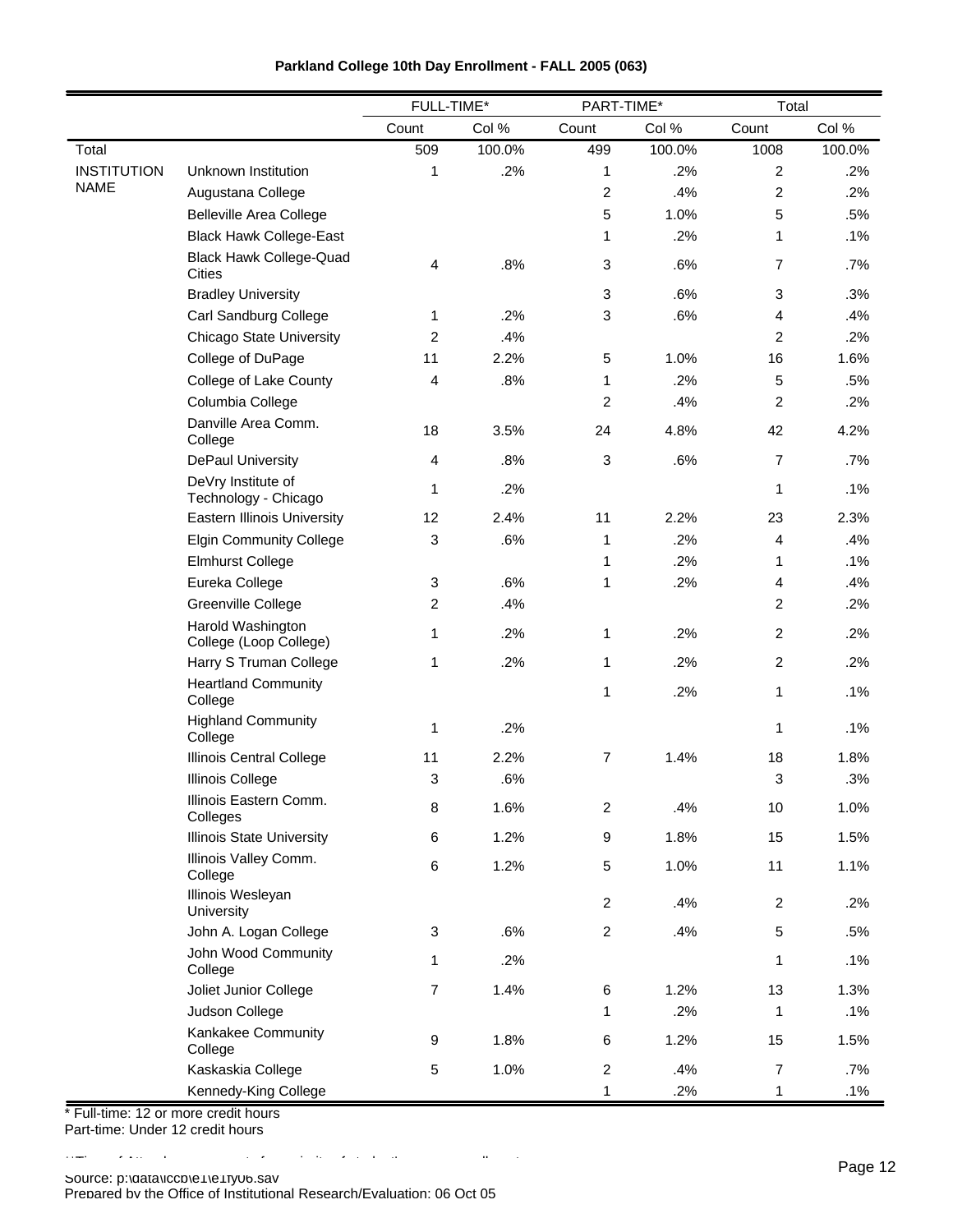|                    |                                                                 |                | FULL-TIME*<br>PART-TIME* |                  | Total |                  |        |
|--------------------|-----------------------------------------------------------------|----------------|--------------------------|------------------|-------|------------------|--------|
|                    |                                                                 | Count          | Col %                    | Count            | Col % | Count            | Col %  |
| <b>INSTITUTION</b> | Kishwaukee College                                              | $\mathbf{1}$   | .2%                      | $\overline{2}$   | .4%   | 3                | .3%    |
| <b>NAME</b>        | Lake Forest College                                             | 1              | .2%                      |                  |       | 1                | $.1\%$ |
|                    | Lake Land College                                               | 23             | 4.5%                     | 19               | 3.8%  | 42               | 4.2%   |
|                    | Lewis & Clark Community<br>College                              |                |                          | 1                | .2%   | $\mathbf{1}$     | .1%    |
|                    | Lincoln Christian College                                       | 1              | .2%                      | 1                | .2%   | $\overline{2}$   | .2%    |
|                    | Lincoln College                                                 | 3              | .6%                      | 1                | .2%   | 4                | .4%    |
|                    | Lincoln Land Comm.<br>College                                   | $\overline{7}$ | 1.4%                     | $\boldsymbol{9}$ | 1.8%  | 16               | 1.6%   |
|                    | Lincoln Trail College                                           |                |                          | 1                | .2%   | $\mathbf{1}$     | .1%    |
|                    | Loyola University of<br>Chicago                                 | 1              | .2%                      | 1                | .2%   | $\overline{2}$   | .2%    |
|                    | <b>McHenry County College</b>                                   | 4              | .8%                      | 1                | .2%   | 5                | .5%    |
|                    | McKendree College                                               | 1              | .2%                      |                  |       | $\mathbf{1}$     | .1%    |
|                    | <b>Millikin University</b>                                      | 1              | .2%                      | $\sqrt{3}$       | .6%   | 4                | .4%    |
|                    | Monmouth College                                                | 1              | .2%                      |                  |       | $\mathbf{1}$     | .1%    |
|                    | Moraine Valley Comm.<br>College                                 | $\overline{7}$ | 1.4%                     | 1                | .2%   | 8                | .8%    |
|                    | North Central College                                           |                |                          | $\mathbf{1}$     | .2%   | $\mathbf{1}$     | .1%    |
|                    | Northeastern Illinois<br>University                             | 1              | .2%                      | 1                | .2%   | $\overline{2}$   | .2%    |
|                    | Northern Illinois University                                    | 7              | 1.4%                     | $\overline{2}$   | .4%   | 9                | .9%    |
|                    | Oakton Community<br>College                                     | 3              | .6%                      | $\overline{c}$   | .4%   | $\sqrt{5}$       | .5%    |
|                    | Olive-Harvey College                                            | 1              | .2%                      |                  |       | 1                | .1%    |
|                    | Olivet Nazarene College                                         | 4              | .8%                      | 3                | .6%   | $\overline{7}$   | $.7\%$ |
|                    | <b>Olney Central College</b>                                    | $\overline{2}$ | .4%                      | 1                | .2%   | 3                | .3%    |
|                    | Prairie State College                                           | 6              | 1.2%                     |                  |       | 6                | .6%    |
|                    | Rend Lake College                                               |                |                          | $\overline{c}$   | .4%   | $\overline{2}$   | .2%    |
|                    | Richard J. Daley College                                        | $\overline{2}$ | .4%                      |                  |       | 2                | .2%    |
|                    | <b>Richland Community</b><br>College                            | 10             | 2.0%                     | 16               | 3.2%  | 26               | 2.6%   |
|                    | <b>Robert Morris College</b>                                    | 2              | .4%                      |                  |       | $\boldsymbol{2}$ | .2%    |
|                    | Rock Valley College                                             | 3              | .6%                      | $\overline{2}$   | .4%   | 5                | .5%    |
|                    | <b>Rockford College</b>                                         | 1              | .2%                      |                  |       | 1                | .1%    |
|                    | Sauk Valley Community<br>College                                | 4              | .8%                      | $\overline{c}$   | .4%   | 6                | .6%    |
|                    | <b>Shawnee Community</b><br>College                             |                |                          | 1                | .2%   | 1                | .1%    |
|                    | SIU Carbondale                                                  | 9              | 1.8%                     | $\overline{7}$   | 1.4%  | 16               | 1.6%   |
|                    | SIU Edwardsville                                                | 1              | .2%                      | $\,6$            | 1.2%  | $\overline{7}$   | .7%    |
|                    | South Suburban College<br>of Cook County (Thornton<br>Community | 5              | 1.0%                     | 1                | .2%   | 6                | .6%    |
|                    | Southeastern Illinois<br>College                                |                |                          | 1                | .2%   | 1                | .1%    |
|                    | Springfield College in<br>Illinois                              | 1              | .2%                      |                  |       | 1                | .1%    |
|                    | St. Xavier College                                              | 2              | .4%                      |                  |       | $\overline{2}$   | .2%    |

\* Full-time: 12 or more credit hours